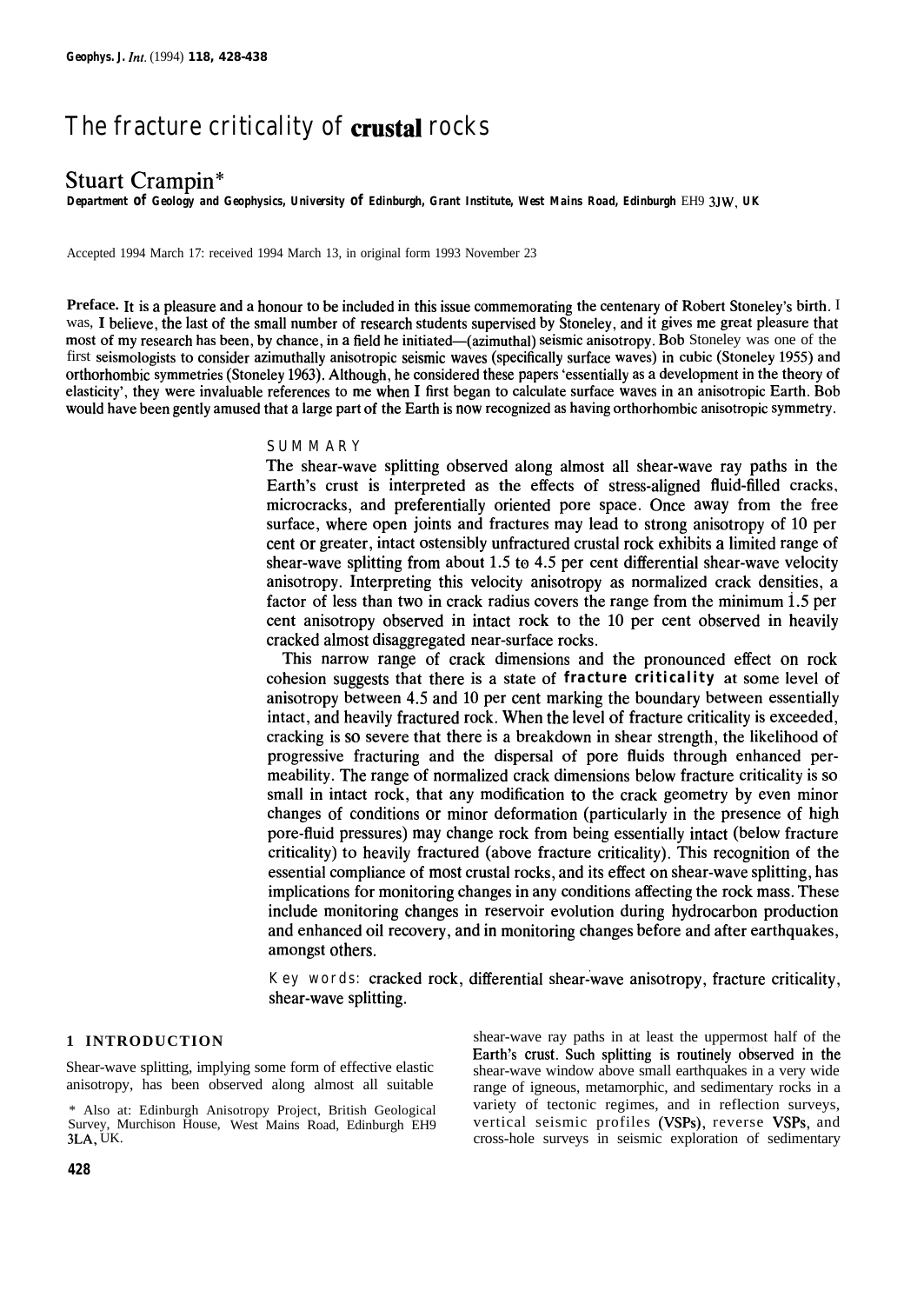basins. Kaneshima (1990) ad Crampin & Love11 (1991) are recent reviews of such observations. The splitting typically displays remarkably similar characteristics despite the wide range of geological and tectonic terrains in which the shear waves propagate. These similarities indicate a common origin of the splitting in the stress-aligned fluid-filled cracks, microcracks, and preferentially oriented pore space present in most rocks. Note that this paper refers to azimuthal anisotropy, where the polarizations of shear-wave splitting vary with azimuth. I do not consider here azimuthal isotropy (transverse isotropy) with a vertical symmetry axis where shear waves invariably split into *SV-* and W-wave orientations that may indicate merely that the crust is horizontally layered.

Two characteristics are critical for identifying distributions of cracks (fractures) as the origin of the azimuthal splitting:

(1) the horizontal projections of the polarizations of the leading split shear waves are usually parallel or subparallel for all ray paths within the shear-wave window (Crampin  $\&$ Love11 1991; see also Booth & Crampin 1985 for a discussion of the shear-wave window).

(2) This direction is subparallel to the local direction of maximum horizontal compressional stress in rock volumes where orientations of both polarizations and stress have been reliably determined (Crampin & Evans 1986; Crampin & Love11 1991).

These characteristics are critical because first, the only anisotropic structure with a large enough solid angle of parallel polarizations at the surface (aperture greater than 70") is transverse isotropy (hexagonal anisotropic symmetry), or a minor perturbation thereof, oriented so that the symmetry axis is horizontal or subhorizontal (Crampin 1981). Secondly, parallel vertical cracks are the only phenomenon common to all types of crustal rocks that possesses transverse isotropy with a horizontal symmetry axis.

Hydraulic fracturing in the oil industry demonstrates that fluid-filled cracks are usually vertical and strike parallel to the maximum horizontal stress (or strictly, perpendicular to the minimum horizontal stress). In some cases, shear-wave splitting can be plausibly correlated with the presence of large fluid-filled fractures in sedimentary rocks, both directly (Mueller 1991; Lewis, Davis & Vuillermoz 1991), and indirectly (Cliet *et al.* 1991; Li, Mueller & Crampin 1993). Shear-wave splitting in igneous and metamorphic rocks appears to be the result of cracks and microcracks with diameters less than a few centimetres, possibly much less (Holmes, Crampin & Young 1993). There are also detailed correlations of VSPs with borehole data confirming that shear-wave splitting is associated with aligned cracks (Queen & Rizer 1990; Lefeuvre *et al.* 1993).

Other important phenomena indicative of cracks are temporal variations in the behaviour of shear-wave splitting before and after earthquakes (Booth *et al.* 1990; Crampin *et* **al.** 1990, 1991; Liu **et al.** 1993c), and before and after hydraulic pumping (Crampin & Booth 1989). Temporal variations in shear-wave splitting are expected during hydrocarbon production and enhanced oil-recovery operations, but have not yet been reported, although changes in the behaviour of *P* waves have been noted (Greaves & Fulp 1987; Bregman 1989; De Buy1 1989; Robertson 1989; and

now many others). The only possibility of such temporal changes to the effective elastic parameters governing wave propagation in rock at comparatively low temperatures and pressures .is by changes to the internal geometry and pore fluids of the fluid-filled cracks, microcracks, and pore space within the rock mass.

This paper relates the degree of splitting with the crack density of the equivalent 3-D distribution of cracks. Since, the crack density varies as the cube of the normalized (average) crack radius, the range of normalized crack radii for the limited range of observed anisotropy is surprisingly small. The observed levels of anisotropy suggest that most ostensibly intact rocks in the crust are in a state close to *fracture criticality* (Crampin & Leary 1993). The crack density at fracture criticality marks the boundary between what may be considered as essentially intact unfractured rock and rock that is heavily fractured. Above fracture criticality, cracking is so pervasive that there is the loss of much shear strength, the comparatively free movement of fluids with enhanced permeability, and the likelihood of through-going fractures. Cracking and proximity to fracture criticality is indicated throughout most rocks, and has implications for monitoring temporal changes in the rock mass during hydrocarbon production, and in earthquake preparation zones, amongst others.

Note that in this paper, I do not distinguish between cracks and fractures, and use either term as convenient.

## **2 DIFFERENTIAL SHEAR-WAVE ANISOTROPY IN THE CRUST**

Shear-wave splitting in crustal rocks, implying some form of seismic azimuthal anisotropy, was first observed above small earthquakes (Crampin *et al.* 1980b), but has now been widely observed in controlled-source reflection surveys (Alford 1986), VSPs (Crampin *et al.* 1986), cross-hole surveys (Liu, Crampin & Queen 1991), and reverse VSPs (Liu *et al.* 1993a). Occasionally shear-wave splitting may be plausibly attributed to phenomena other than cracks, such as rock foliation (Lüschen *et al.* 1991), or crystal alignment, but typically the anisotropy appears to be the result of propagation though distributions of aligned cracks, microcracks, and preferentially oriented pore space known as *extensive-difatancy anisotropy,* or *EDA* (Crampin, Evans & Atkinson 1984; Crampin 1993b). Individual cracks in, what I shall term intact, rock without large fractures are referred to as *EDA* cracks, since their behaviour can be simulated by distributions of parallel microcracks, even though it is recognized that their individual geometry may include a wide range of aligned structures.

The interpretation of shear-wave splitting as crackinduced anisotropy is dependent on the formalism of Crampin (1978) and Hudson (1980,1981), who developed expressions for the effective elastic constants of a cracked solid, where crack density is defined as  $\varepsilon = Na^3/v$ , N is the number of cracks of radius a in volume  $\nu$  (O'Connell & Budiansky 1974; Hudson 1980, 1981). These formulations assume thaf, for wavelengths much larger than the crack dimensions, the behaviour of weak distributions of aligned cracks can be modelled by an effective elastic medium with the anisotropic symmetry appropriate for the particular crack distribution. The techniques assume that the cracks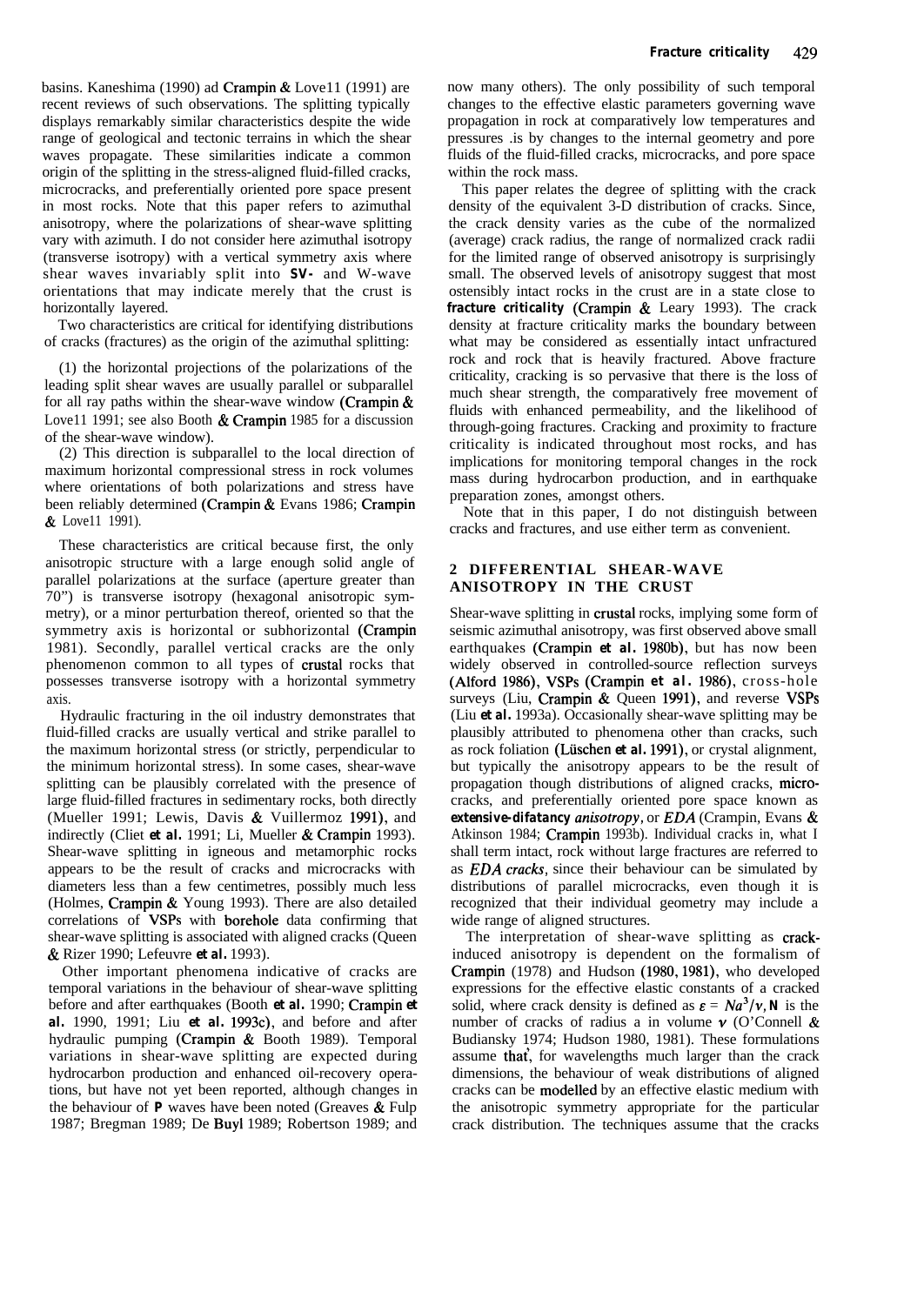are aligned, small (much less than the seismic wavelength), thin (aspect ratios  $\leq 0.1$ ), circular, and isolated (unconnected to other cracks). The formulations appear to be mathematically valid for crack distributions with crack densities of up to about  $\epsilon = 0.1$ , approximately 10 per cent shear-wave velocity anisotropy (Crampin 1984). With these restrictions, synthetic seismograms calculated through such models simulating cracked rock have been able to match observed three-component seismograms in considerable detail (Bush & Crampin 1991; Liu *et al.* 1991, 1993a; Slater *et* al. 1993; Yardley & Crampin 1990).

One of the reasons that effective media simulating flat parallel cracks are such an effective model for synthetic seismograms is that the wavelengths of seismic shear waves typically range from tens of metres to kilometres and are substantially greater than the dimensions of most cracks that are likely to cause the anisotropy (which probably range from a few microns to at most a few metres). This also implies that the elastic anisotropy causing the splitting is insensitive to the dimensions of the cracks. The elastic formulations of Hudson (1981) suggest that attenuation anisotropy is more sensitive to crack dimensions than elastic anisotropy, although up to the present time there is, to my knowledge,. only one observation of shear-wave attenuation anisotropy in crustal rocks that has been recognized (Liu *et al.* 1993a).

The distributions of cracks are also known to be fractal, both in sedimentary (Heffer & Bevan 1990; Yielding, Walsh & Watterson 1992) and igneous and metamorphic rocks (King 1983; Leary 1991; Leary & Abercrombie 1993). Fractal distributions of cracks have two important properties: first, cracks are scale invariant over a wide range of dimensions; and secondly, cracks tend to cluster in space. The scale invariance means that crack distributions contain cracks with a very wide range of dimensions, but because they cluster along the edges of lithologic units, there exist volumes of rock between the larger fractures which only contain cracks of comparatively small dimensions, the EDA cracks.

The reaction of seismic waves to distributions of fractures is determined by the relationship of the fracture dimensions to the seismic wavelengths. Thus, a fractal distribution is divided into two by the seismic wavelength. The reactions to small fractures can be modelled by effective media, whereas the reactions to larger fractures impose specific reflection, transmission, and diffraction effects. This division of the distribution into two will be accentuated by the tendency of small voids to be open and fluid-filled and hence compliant, whereas large fractures will tend to be closed by lithostatic pressure, and consequently less complaint. In addition, fluid-filled cracks with substantial impedance contrasts across the crack face are usually small, whereas large cracks are usually held closed and may be invisible to shear waves unless dilated by hydraulic pumping (Crampin & Booth 1989).

An example of a rock volume with no fractures larger than a metre is the granite batholith of the Underground Research Laboratory of the Atomic Energy of Canada, Ltd, at Pinawa, Manitoba, where there was a comprehensive examination of shear-wave splitting over a wide range of directions (Holmes *et al.* 1993). In the Mine-by experiment, the rock mass around an advancing test tunnel in a granite

batholith, almost completely free of (macro) fractures, was sampled by 4200 Hz shear-wave signals excited on the walls of outer galleries, and recorded at three-component accelerometers in boreholes from the outer galleries, selected to give a good spatial sampling over a range of directions. The path lengths varied from about 7 m to 60 m, and the records displayed shear-wave splitting with observations covering almost 360" of azimuth and 180" of incidence angles. The polarizations match the theoretical polarizations expected of thin penny-shaped microcracks aligned perpendicular to the measured direction of minimum compressional stress some 20" from the vertical, broadly agreeing with the breakout notches in the tunnel itself.

Table 1 lists the percentages of differential shear-wave velocity anisotropy observed in igneous and metamorphic rocks measured (principally) above earthquakes. Differential shear-wave anisotropy is defined as SWA =  ${[max (V_{s1}) - min (V_{s2})]} / max (V_{s1})$  *x* 100, where  $V_{s1}$  and  $V_{S2}$  are the velocities of the faster and slower split shear waves, respectively (Crampin 1989). Table 2 lists similar percentages in sedimentary basins from (principally) seismic-exploration investigations. Although neither table is a complete list of all observations, they are all reports known to the author, which provide sufficient information to identify the percentage of shear-wave velocity anisotropy. When only crack density  $\varepsilon$  is reported,  $\varepsilon \times 100$  has been listed, since this is approximately equal to the percentage of differential shear-wave velocity anisotropy for crack densities less than about 0.1 when the  $V_P/V_S$  ratio is 1.732 (Crampin 1993a). In two cases, the percentage of shear-wave anisotropy has been inferred from observed P-wave anisotropy, assuming the anisotropy is caused by thin fluid-filled cracks when the differential shear-wave anisotropy is approximately twice the P-wave anisotropy (Crampin 1993a).

The frequencies of the shear waves displaying anisotropy in Tables 1 and 2 cover three orders of magnitude, ranging from about 5 Hz (Graham & Crampin 1993), with wavelengths of over 500 m, to 4200 Hz (Holmes *et al.* 1993), with wavelengths of about 80cm. The percentage of anisotropy appears to be independent of frequency, and frequencies are not listed in the tables.

Note that some publications, particularly in exploration seismology, list time delays as measures of anisotropy without giving path lengths or velocities, and it is not always possible to extract percentages of anisotropy or crack densities from the information provided. It would be useful if reports of shear-wave splitting invariably listed crack density, time delays, percentage anisotropy, shear-wave velocity, as well as depth range and the geology in which anisotropy is found.

## **3 OBSERVED ANISOTROPY IN INTACT SUBSURFACE ROCK**

Tables 1 and 2 show the wide range of values of differential shear-wave velocity anisotropy observed in a wide range of geological and tectonic conditions. Percentages of anisotropy are listed in order of increasing anisotropy. In order to estimate the anisotropy of intact rock, I attempt to identify values measured near anomalous conditions, such as the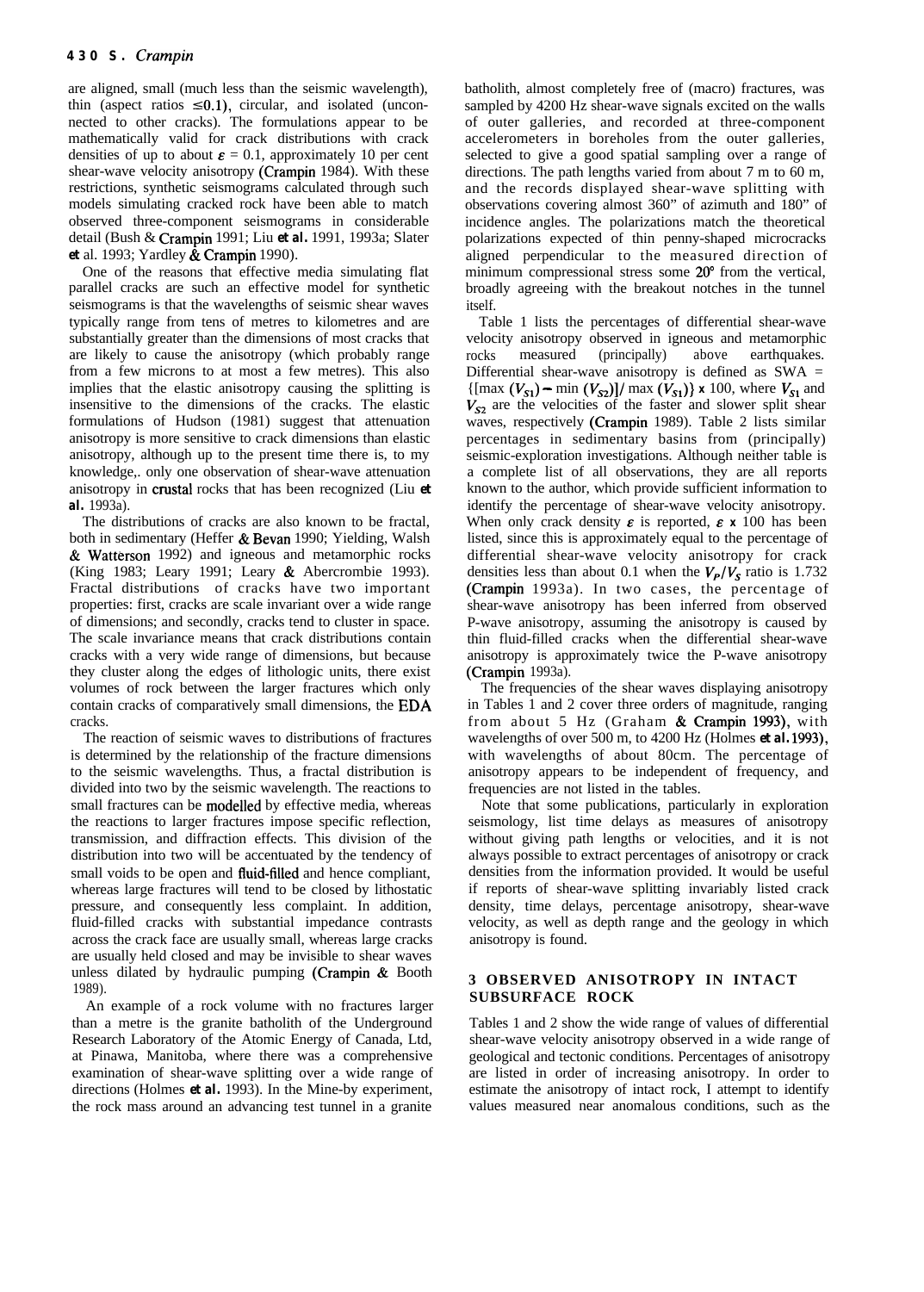Table 1. Observed percentages of azimuthal differential shear-wave velocity anisotropy in (principally) igneous and metamorphic rocks. Sources of shear waves are earthquakes or natural events unless otherwise specified.

| Percentage Depth<br>anisotropy range              | (km)                                                | Rock type / comments                                                                                                                                                                     | Location                                                                                                                                | Ref.                                      |
|---------------------------------------------------|-----------------------------------------------------|------------------------------------------------------------------------------------------------------------------------------------------------------------------------------------------|-----------------------------------------------------------------------------------------------------------------------------------------|-------------------------------------------|
| 1.4‡\$<br>1.5<br>2:0<br>2.0, 2.5<br>$2.3 \pm 1.7$ | c <sub>15</sub><br><17<br><60<br>$<$ 15<br>3.5      | Volcanic rocks / aftershocks Campi Flegrei, Italy<br>Principally gabbro<br>Above subduction zone<br>Mixed metam. & sedim. rocks Los Angeles Basin, CA<br>Alternative interpret. to $(2)$ | Anza,<br>CA, USA<br>Wellington Peninsula, NZ (3)<br>Anza, CA, USA                                                                       | $\left(1\right)$<br>$\r(2)$<br>(4)<br>(5) |
| $3.0*$<br>3.0@<br>$3.5*$<br><4.0<br>$4.0*$        | $0.5$<br>Unspec.<br>< 0.45<br>$\leq$<br>$0.4 - 0.5$ | Welded fractured tuff<br>Unspecified<br>Crystalline rock<br>Metamorphic rocks<br>Granite/shear-wave sources<br>over 8m-60m raypaths                                                      | Tazawako, <b>Akita,</b> Japan<br>Charlevoix Zone, Can.<br>Mojave Desert, CA, USA (8)<br>W.Deep Levels, S.Africa (9)<br>Manitoba, Canada | (6)<br>(7)<br>(10)                        |
| 4.0<br>4.0‡<br>4.3<br>$4.3\ddagger$<br>4.5        | $<$ 15<br><10<br><15<br>< 10<br>< 12                | Granite and mixed geology<br>Volcanic rocks<br>Mixed metam.& sedim. rocks Los Angeles Basin, CA,<br>Volcanic caldera<br>Mixed metam.& sedim. rocks TDP, Izmit, Turkey                    | Kinki, Honshu, Japan<br>Rift zone, Japan<br>Long Valley, CA, USA                                                                        | (11)<br>(12)<br>(4)<br>(13)<br>(14)       |
| 4.5@<br>5.0‡<br>6.0©‡                             | $<$ 10<br><10<br>$\mathcal{L}$                      | Mixed metam.& sedim. rocks Shikoku, Japan<br>Volcanic rocks<br>Volc.& sedim.rocks /<br>geothermal area                                                                                   | E.Rift Zone, Hawaii<br>Takinoue, Honshu, Japan (17)                                                                                     | (15)<br>(16)                              |
| 6.4‡<br>7.0‡                                      | $<$ 10<br><3.1                                      | Volcanic caldera<br>Volcanic caldera                                                                                                                                                     | Long Valley, CA, USA<br>Phlegraean Fields, Italy                                                                                        | (18)<br>(16)                              |
| 7.0\$<br>8.00<br>$9.6+$<br>100<br>10 <sup>°</sup> | $20$<br>$\mathbf{<}2$<br><10<br>$30$<br><15         | Metam.rocks/aftershocks<br>Granite / geothermal area<br>Volc.cald. / resurgent dome<br>Principally lower crust<br>Above subduction zone                                                  | Nahami, NWT, Canada<br>Cornwall, England<br>Long Valley, CA, USA<br>TDP, Izmit, Turkey<br>Wellington Peninsula, NZ (3)                  | (19)<br>(20)<br>(18)<br>(21)              |
| $10^{*}+$<br>$15 \sharp \dagger \circ$<br>18‡©    | <1<br>$<$ 10<br><2                                  | Granulite facies<br>Volc.caldera / fault zone<br>Volc.& sedim.rocks/<br>geothermal area                                                                                                  | Arunta Block, Australia<br>Long Valley, CA, USA<br>Takinoue, Honshu, Japan (17)                                                         | (22)<br>(23)                              |

- shallow (uppermost 1 km);
- \$ aftershocks;

fault zone;

- **\$** volcanic rocks;
- + inferred from observed P-wave velocity anisotropy;
- 0 geothermal area of high heat flow;
- @ estimated; essential information (usually *Vs)* omitted;

(1) Iannaccone & Deschamps (1989); (2) Peacock et al. (1988); (3) Gledhill (1991); (4) Du (1990); (5) Aster & Shearer (1991); (6) Kuwahara, Ito & Kiguchi (1991); (7) Buchbinder (1985); (8) Li, Leary & Aki (1990); (9) Graham, Crampin & Fernandez (1991); (10) Holmes, Crampin & Young (1993); (11) Kaneshima, Ando & Crampin (1987); (12) Kaneshima, Ito & Sugihara (1989); (13) Savage, Peppin & Vetter (1990); (14) Booth ef *al.* (1985); (15) Kaneshima & Ando (1989); (16) Savage et *al.* (1989); (17) Kaneshima et al. (1988); (18) Shih & Meyer (1990); (19) Buchbinder (1990); (20) Roberts & Crampin (1986); (21) Graham & Crampin (1993); (22) Greenhalgh et al. (1990); (23) Savage, Peppin & Vetter (1990).

free surface, where larger crack densities and larger crack dimensions might be expected.

The uppermost 1 km of the crust typically has large percentages of anisotropy (marked with asterisks in Tables 1 and 2). Table 2, showing controlled-source measurements in sedimentary rocks where depth ranges are known, shows that particularly large anisotiopy is' 6ften found in very

near-surface rocks (values in uppermost 60 m marked by double asterisks).

Other large percentages of anisotropy can be ascribed to anomalous regions, such as areas of recent deformation as, follows.

(1) *Fault zones* (Table 1: 15 per cent-Savage, Peppin &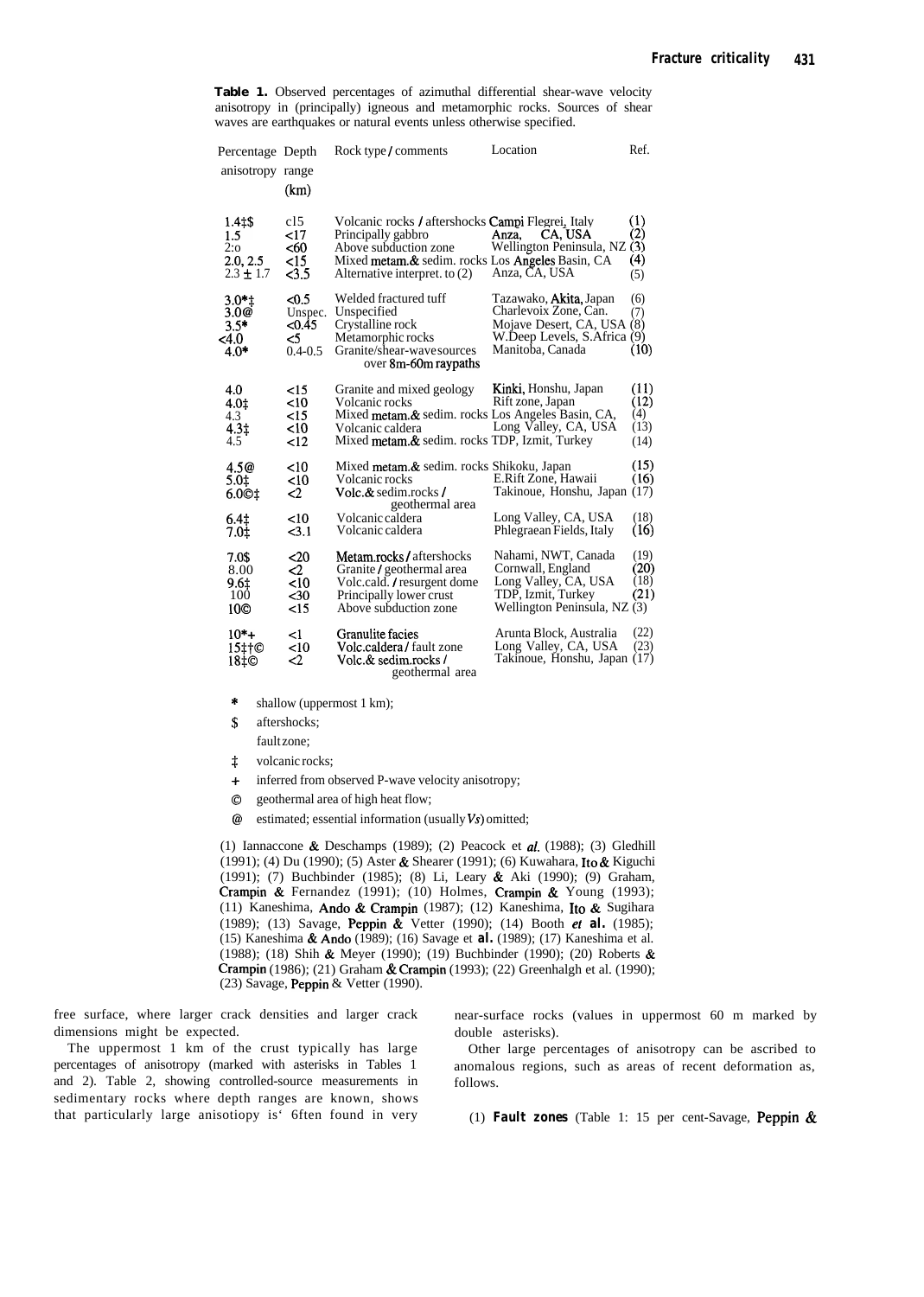**Table 2.** Observed percentages of azimuthal differential shear-wave velocity anisotropy in sedimentary rocks. Data from VSPs unless otherwise specified as: RFL-surface-to-surface reflection survey; RFR-surface-to-surface refraction survey; RVSP-reverse VSP; CHS-cross-hole survey; and EQ-earthquake sources.

| Percentage<br>anisotropy                                              | Depth<br>range<br>(km)                      | Rock type / comments                                                                                                                                                      | Location                                                                                                                | Ref.                         |
|-----------------------------------------------------------------------|---------------------------------------------|---------------------------------------------------------------------------------------------------------------------------------------------------------------------------|-------------------------------------------------------------------------------------------------------------------------|------------------------------|
| $0.7* - 3.8**$<br>1.4<br>$(1.5, 2.0, 2.5)$ ©                          | < 0.47<br>< 6.0<br>$2.0$                    | Mixed sediments<br>Unspec. sediments / RFL<br>Mixed sediments / RFL                                                                                                       | Devine, TX, USA<br>Pennsylvania, USA<br>Dimmit, Zavala, and<br>Frio Counties, TX, USA                                   | (1)<br>(2)<br>(3)            |
| $1.4*$<br>1.6                                                         | co.9<br>$1.1 - 2.0$                         | Clay, sandst. & limestone.<br>Shale & limestone                                                                                                                           | Caucasus <b>Basin</b> , Russia (4)<br>Paris Basin, France                                                               | (5)                          |
| $1.0 - 4.0$<br>$-2.0$<br>2@<br>2@<br>$2.4*$                           | < 2.4<br>$3.0$<br>2.6<br><6<br>< 1.1        | Mixed sediments / RFL<br>Unspec.sediments / RFL<br>Mixed sediments / RFL<br>Palaeozoic sedim / EQ<br>Shale & limestone                                                    | Silo Field, WY, USA<br>Unspecified, USA<br>Giddings Fld, TX, USA (8)<br>Enola, Arkansas, USA (9)<br>Paris Basin, France | (6)<br>(7)<br>(5)            |
| $3.0*$<br>$(3.3, 4.0)^*$ ©, 7.0* <1.0                                 |                                             | $0.6 - 1.1$ Shales $\&$ limestone<br>Shales & carbonates                                                                                                                  | Paris Basin, France<br>Romashkino, Russia                                                                               | (10)<br>(11)                 |
| $3.5 \pm 0.5$<br>4*<br>$5.0**$                                        | < 3.0<br>< 0.6<br>< 0.06                    | Mixed sediments<br>Unspecifiedsediments<br>Bay Mud                                                                                                                        | Dilley, TX, USA<br>CBTF, OK, USA<br>San Franc.Bay, CA                                                                   | (12)<br>(13)<br>(14)         |
| $7.0*@$<br>$>7.0$ ‡©<br>$(7.2 - 7.6)$ *†<br>$8.0^{\dagger}$<br>$9.0*$ | <0.64<br>2.5<br>< 0.3<br>1.4<br>co.4        | Unspecifiedsediments<br>Fractured chalk<br>Fault zone<br><b>Fault</b> zone<br>Unspecifiedsediments                                                                        | Lost Hills Field, CA<br>Silo Field, WY, USA<br>Oroville, CA, USA<br>Parkfield, CA, USA<br>Railroad Gap Field, CA (19)   | (15)<br>(16)<br>(17)<br>(18) |
| $10*1$<br>$10.5***$<br>$12***$<br>$12***$<br>$14*$<br>$>30***+$       | <0.04<br>< 0.04<br>CO.04<br>< 0.47<br>co.01 | 0.8-0.85 Fractured sandstone<br>Clay & limestone / RVSP<br>Clay & limestone / CHS<br>Sandstone & clay<br>Unspecified sediments<br>Limestone pavement / RFR NW England, UK | S.Casper Creek, WY<br>CBTF, OK, USA<br>CBTF, OK, USA<br>Livermore, CA, USA (14)<br>Cymric Field, CA, USA (19)           | (20)<br>(21)<br>(22)<br>(23) |

\* shallow (uppermost 1 km);

\*\* very shallow (uppermost 60m);

t fault zone;

- $\ddagger$  specifically identified large fractures;
- + inferred from observed P-wave velocity anisotropy;
- 0 percentage anisotropy correlates with hydrocarbon production;
- @ estimated; essential information (usually *Vs)* omitted;'

(1) Yardley & Crampin (1993); (2) Lynn & Thomsen (1990); (3) Li, Mueller & Crampin (1993); (4) Slater *et al.* (1993); (5) Bush & Crampin (1991); (6) Martin & Davies (1987); (7) Lynn & Thomsen (1986); (8) Mueller (1991); (9) Booth *et al.* (1990); (10) Lefeuvre, Cliet & Nicoletis (1989); (11) Cliet *et al.* (1991); (12) Alford (1986); (13) Queen & Rizer (1990); (14) Reported by Lynn (1991); (15) Winterstein & Meadows (1991a); (16) Lewis, Davis & Vuillermoz (1991); (17) Leary, Li & Aki (1987); (18) Daley & McEvilly (1990); (19) Winterstein & Meadows (1991b); (20) Shuck (1991); (21) Liu *et al.* (1993a); (22) Liu, Crampin & Queen (1991); (23) Crampin, McGonigle & Bamford (1980a).

Vetter 1990; Table 2: 7.2-7.6 per cent-Leary, Li & Aki 1978; 8 per cent-Daley & McEvilly 1990).

*(2) Associated with aftershock sequences* (Table 1: 7 per cent-Buchbinder 1990), although not all aftershock sequences yield high values (compare Table 1: 1.4 per cent-Iannaccone & Deschamps 1989).

*(3) Areas where there has been hydraulic pumping, also associated with high heat* flow (Table 1: 8 per cent-Roberts & Crampin 1986; 18 per cent-Kaneshima, Ito & Sugihara 1988).

*(4) Specific intervals in fractured beds* (Table 2: 7 per cent-Lewis *et al.* 1991; 10 per cent-Shuck 1991).

*(5) Above subduction zones* (Table 1: 10 per cent-Gledhill 1991) where active deformation and high pore-fluid pressures are expected (Prior & Behrmann 1990).

**(6) Volcanic rocks associated with high heat flow** (Table 1: 6 and 18 per cent-Kaneshima *et al.* 1968; 6.4 and 9.6 per cent-Shih & Meyer 1990; 7 per cent-Savage *et al.* 1989; 15 per cent-Savage *et al.* 1990). The 10 per cent of Graham & Crampin (1993), is confined principally to the lower crust,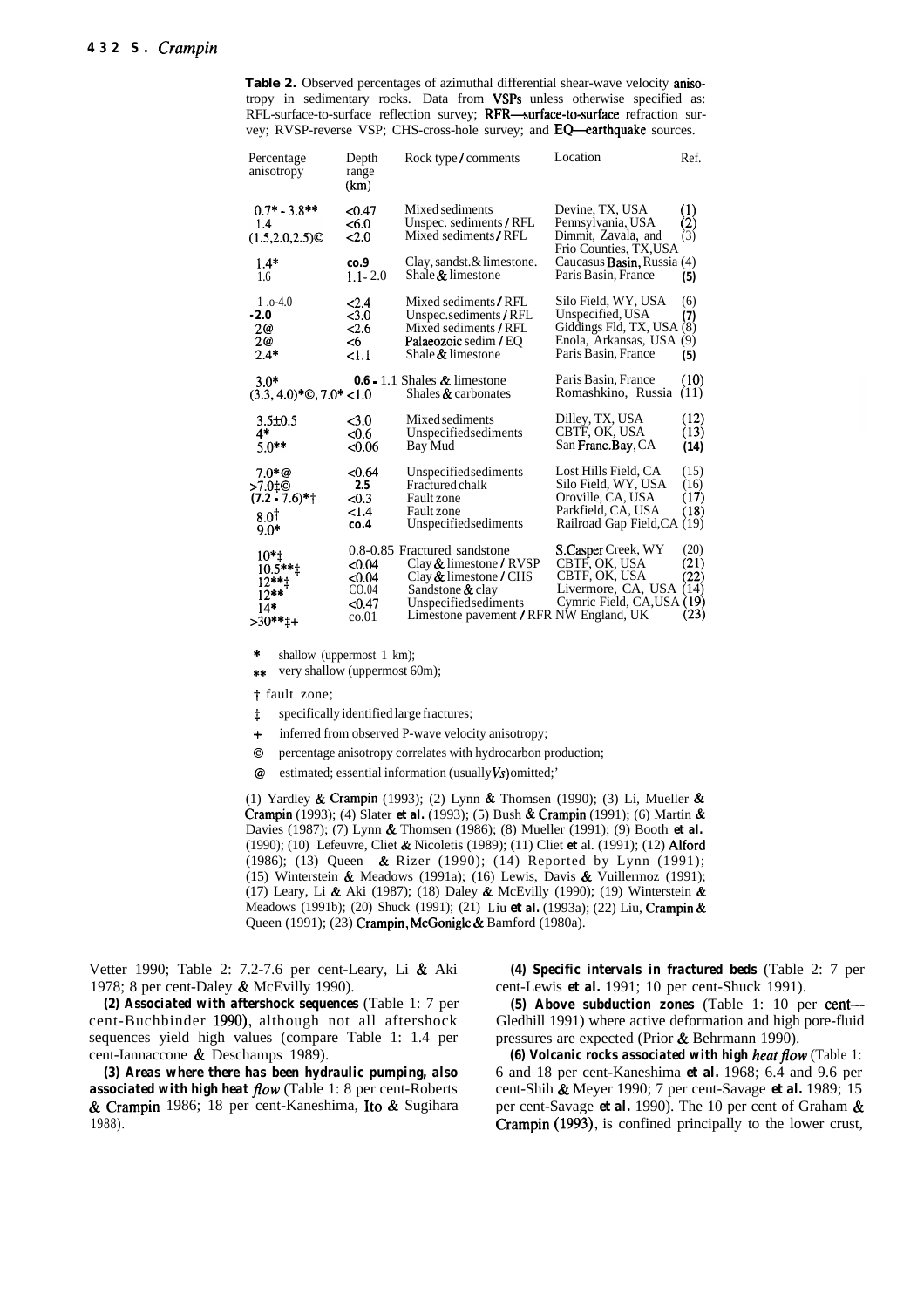and is also associated with volcanic rocks and high temperatures.

Excluding values identified as being associated with these special conditions, the range of anisotropy in Table 1 for what may be, considered as intact igneous and metamorphic rocks is 1.5 to 4.5 per cent, and the range for intact sedimentary rocks in Table 2 is 1.4 to 3.5 per cent with normalized (approximate) crack densities of  $\epsilon = 0.015$  to 0.045, and  $\epsilon$  = 0.014 to 0.035, respectively.

The slightly lower maximum values of anisotropy for intact sedimentary rocks than for intact igneous and metamorphic rocks may have two causes: tectonic stability; and higher  $V_P/V_S$  ratios.

(1) Many measurements of anisotropy in sedimentary rocks are in stable sedimentary basins where active deformation is less pronounced [although changes due to the sinking or lowering of sedimentary basins may change pore-fluid pressures (Powley 1990) and modify crack densities], whereas measurements in igneous and metamorphic rocks are usually above earthquake sources, where the rocks may be expected to be more heavily deformed and fractured. None of the measurements in Table 2 is reported to be from over-pressurized reservoirs.

(2) The value of differential shear-wave anisotropy for a given crack density varies with the  $V_P/V_S$  ratio (Crampin 1993a). Thus a crack density of  $\varepsilon = 0.05$  has differential shear-wave anisotropy of 5.5 per cent if  $V_P/V_S$  is 1.732 (Poisson's ratio of 0.25, which is frequently assumed for igneous and metamorphic rocks), 4.9 per cent anisotropy for  $V_P/V_S$  ratio of 2.5, and 4.6 per cent for  $V_P/V_S$  ratio of 3.5. We see that higher  $V_P/V_S$  ratios may account for a large part, but probably not all, of the lower range of percentages of anisotropy in intact sedimentary rocks.

Note that equating percentage anisotropy to  $\varepsilon \times 100$ introduces some bias into the estimates of crack density from velocity anisotropy for sedimentary rocks, because of the high  $V_P/V_S$  ratio in many sedimentary rocks, which has not been taken into account in obtaining Table 2. Note also that the equivalence of the percentage of differential shear-wave anisotropy to  $\varepsilon \times 100$  is a reasonable approximation for small crack densities (Crampin 1993a), but for crack densities greater than about  $\boldsymbol{\varepsilon} = 0.1$ , displaying more than 10 per cent differential shear-wave anisotropy, there is no simple relationship between the degree of anisotropy and crack density.

#### 4 EQUIVALENT CRACK DISTRIBUTIONS

The crack density  $\epsilon = Na^3/v$  can be normalized to  $\epsilon = a^3$ , which represents a distribution of one crack of radius *a* in each unit cube in a regular distribution of equally sized circular cracks. Since, seismic-velocity anisotropy is insensitive to crack dimensions, as long as the crack size is substantially less than the seismic wavelength, the size of the cracks and the size of the unit cube is not specified. Table 3 lists equivalent values of normalized crack parameters for a range of crack densities giving a range of differential shear-wave anisotropies. Fig. 1 shows schematic illustrations of the density in terms of normalized crack dimensions assuming regular distributions of equally sized circular cracks for the five values of crack density in Table 3, ranging

**Table** 3. Equivalent values of: (approximate) differential shearwave velocity anisotropy, SWA; crack density,  $\varepsilon$ ; and normalized crack radius, a.

| <b>SWA</b> | 1.5%  | 4.5%  | 10%  | $>10\%$ | large |
|------------|-------|-------|------|---------|-------|
| ε          | 0.015 | 0.045 | 0.10 | 0.125   | 0.42  |
| a          | 0.25  | 0.33  | 0.46 | 0.50    | 0.75  |

from lightly to heavily cracked rock. Note that it is difficult to accurately represent 3-D distributions in 2-D plane diagrams. The diagrams in Fig. 1 are not average cross-sections but represent the approximate separation of cracks in regular 3-D distributions of equally sized cracks at the relevant crack densities.

Figure l(a) shows the equivalent crack distributions for a normalized crack density of  $\epsilon$  = 0.015 displaying the 1.5 per cent minimum anisotropy observed along ray paths in igneous and metamorphic rocks, or strictly 1.4 per cent in sedimentary rocks (see Tables 1 and 2). Fig. l(b), for  $\epsilon$  = 0.045 displaying 4.5 per cent anisotropy, appears to be the largest anisotropy observed in intact (unfractured) rock, excluding near-surface stress-release anomalies and the particular conditions cited in Section 3, above. The schematic diagrams Figs l(a) and l(b) display pervasive cracking, but there is still substantial intact matrix rock between the cracks. I suggest that values of crack density,  $0.015 \le \varepsilon \le 0.045$ , indicate the extent of the cracking in what would otherwise be thought of as intact rock, away from deformations associated with the stress release near the surface and other anomalous volumes within the rock mass.

Figures l(c), (d), and (e) show distributions for crack densities of  $\epsilon = 0.10$  and greater displaying 10 per cent and larger percentages of anisotropy. Such percentages are only found in rock in the uppermost 1 km, most frequently in the uppermost 60 m (Table 2), or in anomalous regions subsurface as specified in the previous section. The rock is substantially fractured: every crack in Fig. l(c) for  $\varepsilon = 0.1$  is approximately a crack radius from about eight other cracks; Fig. 1(d), where  $\epsilon = 0.125$  and the normalized crack diameter is unity, just spanning the unit cube, is shown for completeness; and Fig. 1(c), for  $\varepsilon = 0.42$ , crack radius 0.75, shows a very heavily cracked rock.

Clearly, sections of cracks in crustal rocks seldom if ever look like the 2-D illustrations in Fig. 1, and several implicit assumptions have been made to obtain Table 3 and Fig. 1.

(1) It is assumed there are regular distributions of unconnected circular cracks of small, but not necessarily negligible aspect ratio, with dimensions much less than the seismic wavelengths sampling the rock. This may well be a reasonable approximation to the physical reality in uniform unfractured (intact) igneous and metamorphic rocks of low porosity and negligible permeability, as in the Mine-by experiment (Holmes *et al.* 1993). In sedimentary highporosity rocks, however, where there is irregular intergranular pore space of significant porosity and permeability, the regular distributions in Fig. 1 are clearly not a good assumption. Nevertheless, shear-wave splitting with very similar characteristics is seen in both low- and high-porosity rocks (Tables 1 and 2; Crampin & Love11 1991), and there have been several examples of excellent matches of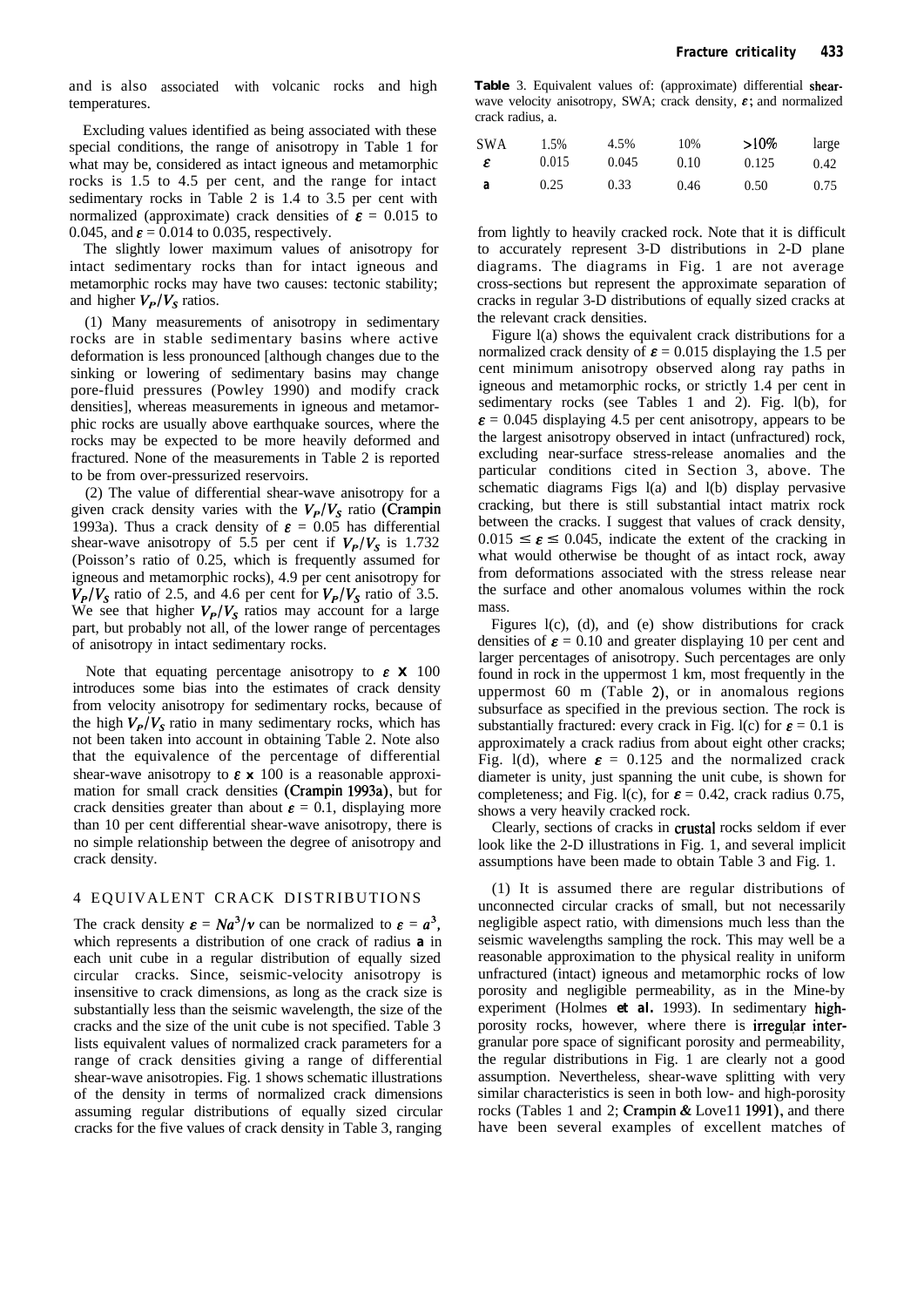

Figure 1. Schematic realization of percentage differential shear-wave velocity anisotropy in terms of crack density,  $\varepsilon$ ; average normalized crack radius, a, for the values in Table 3. The panels represent approximate 2-D cross-sections through the cracked rocks.

full-waveform synthetic seismograms with recorded seismograms from ray paths in porous sedimentary sequences (Bush & Crampin 1991; Liu *et al.* 1993; Slater *et al.* 1993; Yardley & Crampin 1990). These assume an equivalent cracked rock mass, using the Hudson (1980,198l) formulations for small circular isolated parallel cracks. This suggests that the behaviour of seismic waves propagating through the preferentially aligned pore space in many sedimentary rocks can be simulated adequately by distributions of thin isolated cracks as illustrated in Fig. 1. It is assumed that one of the reasons for this is that seismic wavelengths are so much greater than the likely crack dimensions that the statistical averaging will be good, and it is suggested that the schematic illustrations of crack distributions in Fig. 1 give some indication of the relative degree of alignment even in sedimentary rocks.

(2) It is assumed that the cracks all have the same dimensions. This is clearly a strong assumption, but because of the good statistical sampling, the schematic illustrations of crack distributions in Fig. 1 are likely to give some indication of the relative degrees of cracking in real rocks.

(3) It is assumed that the cracks are uniformly aligned. There will certainly be a scatter about average (preferred) directions, however, Liu *et al.* (1993b) demonstrate that, to the first order, the crack density of a combination of parallel cracks with coplanar normals is the arithmetic sum of the cumulative crack densities and the polarization is the crack-density weighted mean of the individual polarizations. Consequently, if the scatter about a preferred direction relative to the stress orientations is comparatively small, as seems likely, the relationships suggested in Fig. 1 will be altered very little by a small range of crack orientations.

(4) Crack densities  $\epsilon \geq 0.1$  (more than 10 per cent shear-wave velocity anisotropy) can only exist if the fluid-pore pressure is sufficiently high to prop open cracks with substantial free faces. Cracks with pore pressures less than lithostatic pressure will tend to close, and closed cracks will tend to heal and become relatively transparent to shear-wave propagation. Large volumes of sedimentary strata with uniformly high pore-fluid pressures are known to exist in the over-pressurized fluid compartments (Powley 1990). High pore-fluid pressures are not as well known in

igneous and metamorphic rocks as in sedimentary beds. This may be because there is less reason to sample rocks without hydrocarbons, and even in hydrocarbon reservoirs reliable pore-fluid pressures are difficult to obtain (Powley 1990). It is likely that the much lower overall porosity and lower overall permeability means that high pore-fluid pressures and large crack densities in most igneous and metamorphic rocks exist at least in localized volumes close to the source of the anomaly, such as the stress concentrations associated with fault zones, or in subduction zones where high pore-fluid pressures are known to exist (Prior & Behrmann 1990).

As a consequence of the division of observed values of anisotropy in Tables 1 and 2, I classify cracked rock into *intact* rock with less than about 4.5 per cent shear-wave anisotropy ( $\varepsilon \le 0.045$ ) and **heavily fractured** rock with more than 10 per cent anisotropy ( $\varepsilon \ge 0.1$ ). It is convenient that the formulations of Hudson (1980,198l) are valid for crack densities of up to about  $\epsilon = 0.1$ , the range of crack densities for intact rock (Crampin 1984).

Rocks with shear-wave anisotropy of 10 per cent or greater ( $\varepsilon \le 0.1$ ) are so heavily fractured that any minor irregularity or disturbance will lead to through going fractures. In particular, the structure of the rock has so little shear strength that the cracked rock mass is unstable to small changes. Note that Hudson (1986) extended his earlier techniques to formally take account of crack-to-crack interactions, but these only make marginal differences to the elastic constants for crack densities less than about  $\epsilon = 0.1$ , and in any case heavily fractured disaggregated rock cannot be modelled by effective medium constructs. Intact rock may have minor interconnections between individual cracks, but these will have negligible effects on Hudson's expressions for the long-wavelength limit and their effects on shear-wave propagation, and can be neglected.

## **5 FRACTURE CRITICALITY**

There is, I suggest, a difference in kind between distributions of cracks in Figs l(a) and (b), and those in Figs  $l(c)$ , (d), and (e). The average crack in Figs  $l(a)$  and (b)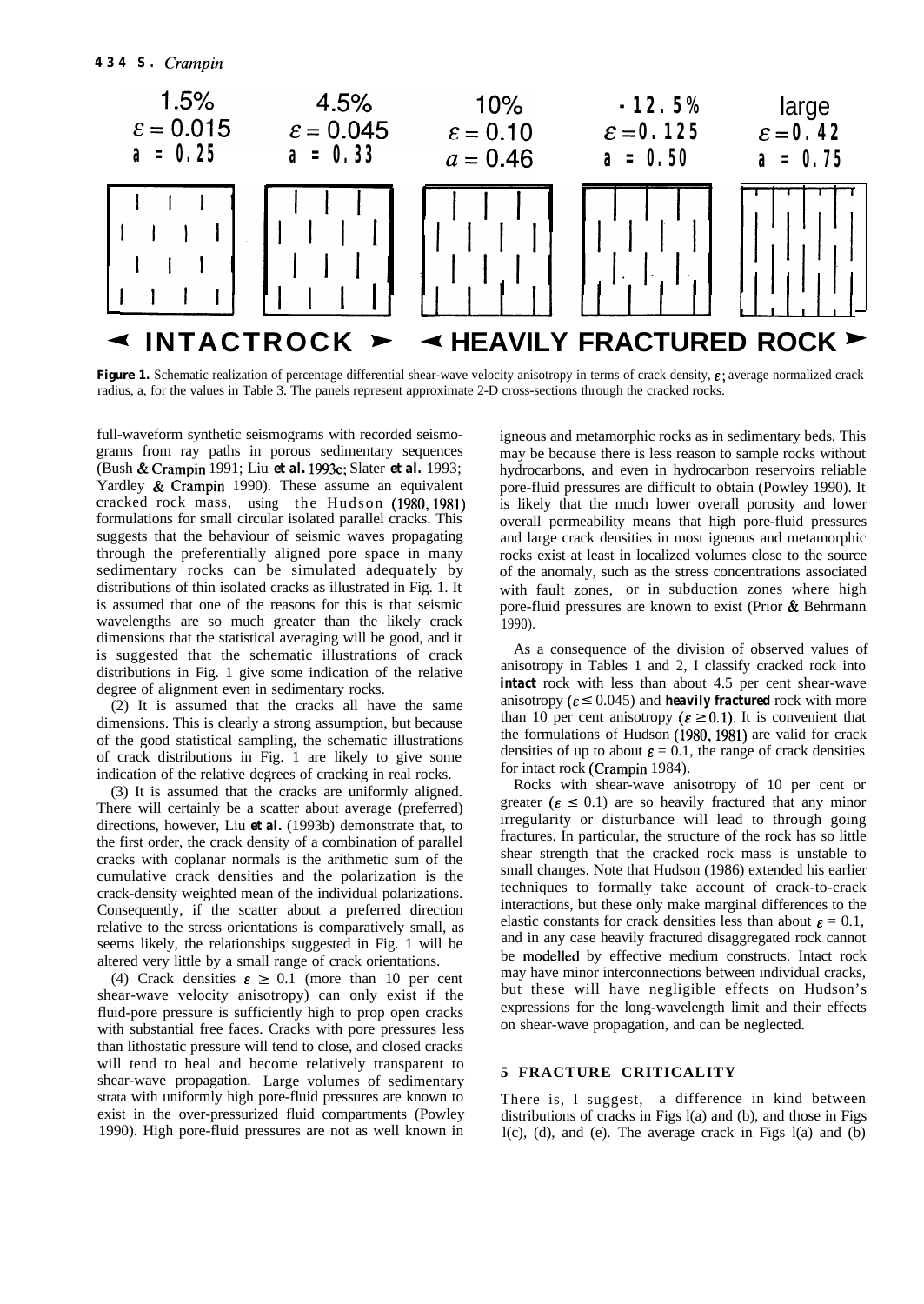may be considered to be surrounded by largely uncracked rock, whereas, as noted above, for the larger crack densities in Figs l(c), (d) and (e), an average crack is within a crack radius or less of an average of eight other cracks. Such rock is substantially fractured, as is confirmed by the observed anisotropy listed in Table 2, where larger percentages of anisotropy are only found comparatively near the surface, where stress relief can allow cracks and fractures to be significantly open, or where there are thought to be other known anomalies as listed in Section 3. The normalized crack radii between the minimum 1.5 per cent differential shear-wave anisotropy observed in most otherwise intact subsurface rocks, to the 10 per cent observed in rock near the surface, which is substantially fractured and unstable, differ by a factor less than two  $(0.46/0.25 = 1.84)$ .

This is a remarkably small range of crack sizes for the large range of rock types sampled and large range of crack dimensions inferred from intact igneous rock (sub-millimetres to millimetres) to unstable fractured rock (metres to many metres). I suggest that this implies there is a value of crack density between  $\epsilon = 0.045$  and  $\epsilon = 0.1$  (normalized crack radii 0.33 and 0.46), between the representations in .Figs l(b) and (c), which Crampin & Leary (1993) call *fracture criticality,* marking the transition from an essentially intact rock to unstable heavily fractured disaggregated rock. The range of normalized crack radii between intact and heavily fractured rock is extraordinarily small,  $0.46/0.33 =$ 1.39. Thus, small increases in crack dimensions can critically alter the significance of the cracking. Any further deformation to the representation in Fig. l(b) would be likely to lead to pervasive cracking, where the cracks are likely to link up so there can be through-going fracturing, the dispersal of pore fluids through the enhanced permeability, and the loss of shear strength. The small fractures would tend to increase to larger fractures in a fractal relationship in the typical avalanching scenario associated with the phenomenon of self-organized criticality suggested by Bak & Tang (1989).

Once fracture criticality has been exceeded, pore fluids will tend to disperse with a consequent lowering of pore-fluid pressure. The lowering of pore pressure will allow cracks in the rock mass to close (and eventually heal) to crack densities below the level of fracture criticality. The presence of high pore-fluid pressures is expected to have a major effect on the behaviour at fracture criticality. The crack distributions in Figs l(c), (d) and (e) can only exist in a stable regime if the pore-fluid pressure is sufficient to keep the cracks propped open. This suggests that fracture criticality can only occur in the presence of pore-fluid pressures close to lithostatic pressure.

This suggests that pore-fluid seals have an important influence on the behaviour of rocks undergoing deformation. Thus, it might be expected that the over-pressurized fluid compartments suggested by Powley (1990), where fluid movement is contained by enclosing seals, would be particularly sensitive to changes in conditions acting on the rock mass.

A referee drew my attention to Peacock et al. (1994), published since this paper was submitted, who count crack densities up to 0.4 in cracked marble specimens which have not disintegrated. Photographs of the slides in which these cracks were made show an intersecting network of (randomly oriented) cracks surrounding almost every grain in the slides. This is typical of marble when heated (Rosengren & Jaeger 1968). In such rock fracture criticality has been exceeded, and Rosengren & Jaeger speak of such samples being 'crumbled with the fingers'. I suggest there are at least two reasons why the specimens have not disaggregated to individual grains. The cracking in the interior of the specimen may not extend to the surface, so that the cracked specimen is held together by a 'surface tension' of **uncracked** or less cracked rock. In addition, the photographs show a minutely irregular interlocking jigsawlike network of cracks that would not easily pull apart. The 3-D jigsaw of grains is probably the reason that marble shows a gradual rollover above yield strength rather than the brittle failure typical of most rocks (Fredrich, Evans  $\&$ Wong 1989).

There are also difficulties in the definition of crack density for large values of randomly oriented cracks. The expression for crack density,  $\varepsilon = na^3/v$ , usually refers to weak distributions of flat or nearly flat (strictly elliptical) non-intersecting cracks. Fig. 1 suggests that this definition should to be confined to values of  $\varepsilon$  less than about  $\varepsilon = 0.1$ . I suggest it may be reasonable to extend the definition to stronger distributions of parallel non-intersecting cracks as in this paper, which 'in any case does not rely on any quantitative evaluation above  $\varepsilon = 0.1$ , but there are problems in using this definition for larger crack densities when the cracks intersect. Fig. 1 shows that for crack densities above a value of  $\epsilon = 0.1$ , where each crack spans a unit cube, randomly oriented cracks necessarily intersect and the definition for crack density breaks down as the number of cracks is then indeterminate.

## **6 DISCUSSION**

Observations of shear-wave splitting demonstrate that the range of differential shear-wave velocity anisotropy from intact ostensibly unfractured subsurface rock to heavily fractured rock is equivalent to an extraordinarily small range of normalized crack dimensions-compare Figs l(b) and (c). The behaviour appears to be similar in all rocks traversed by shear waves despite the wide range of porosity, permeability, and internal structure in sedimentary, igneous, and metamorphic rocks. It is argued that this implies that most crustal rocks are so pervaded by fluid-filled cracks that they are close to fracture criticality: the level of cracking marking the transition from what would be thought of as coherent unfractured rock to an unstable disaggregated heavily fractured rock mass. The actual level for fracture criticality would depend on details of pore-fluid pressures and rock type, and geological conditions.

Once fracture criticality has been reached, average cracks would be within a crack radius or less of at least eight other cracks. With such closely spaced cracks, the structure would be weak, and the proximity to this state of fracture criticality implies that most rocks are compliant, where small deformations or changes of conditions may have major effects on the behaviour of the rock mass. Since shear-wave splitting is very sensitive to this internal geometry of the aligned cracks along the ray path, shear waves can be used to monitor the detailed changes to the rock mass.

The results presented here show that some measure of the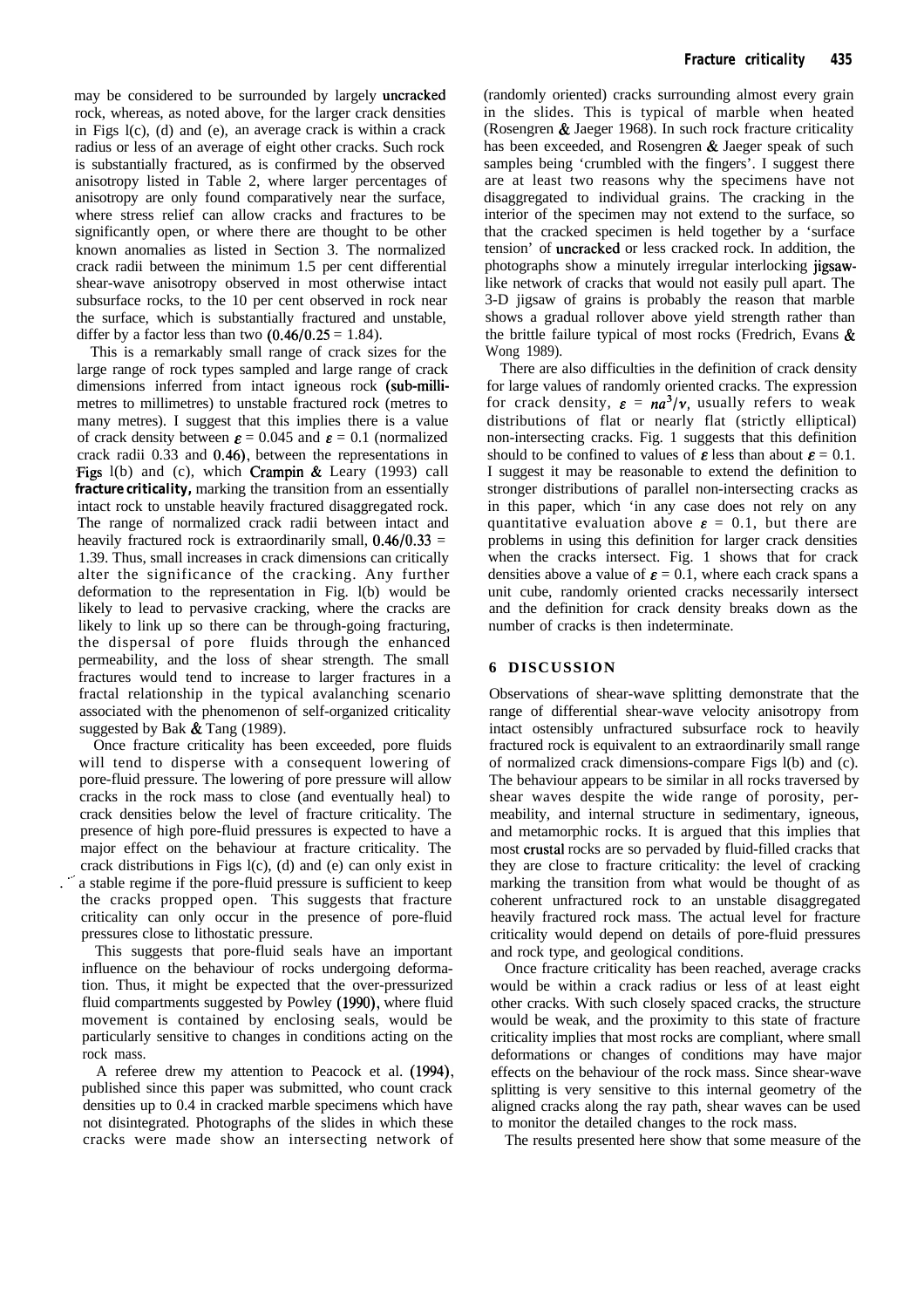proximity to fracture criticality can be estimated from monitoring shear-wave splitting in the rock mass. This means that any situation, where conditions acting on the rock mass change and modify the internal geometry of distributions of cracks in the rock, may be monitored by analysing shear-wave splitting. Since the transition to fracture criticality is likely to be crucial for many processes in the rock mass, and ability to monitor the transition by analysing shear waves may have several applications.

(1) Reservoirs close to fracture criticality are likely to display increased hydrocarbon permeability allowing pore fluids to disperse more easily and thus permit higher rates of production. (Such enhanced permeability is expected to vary with direction and be anisotropic, perhaps strongly anisotropic, which may mean that the behaviour needs to be closely controlled for the full benefits of enhanced permeability to be attained.) There have been several cases reported where the degree of shear-wave anisotropy have been correlated with hydrocarbon production (Cliet et al. 1991; Li et *al.* 1993), as well cases where higher production has been specifically associated with the presence of large fractures (Mueller 1991; Lewis *et al.* 1991).

The compliant nature of the rock mass, where small changes in conditions may lead to substantial changes in the behaviour of the rock mass, opens many possibilities. Any situation where rocks are stressed, strained, or otherwise deformed, will modify the internal crack geometry without necessarily leading to fracture criticality, but may still be monitored by analysing shear-wave splitting.

(2) Over-pressurized reservoirs, with fracture criticality and enhanced permeability, are optimum conditions for hydrocarbon production. However, as production proceeds, pore-fluid pressure would decrease locally around the production well and the crack density within that volume would contract to below fracture criticality with the consequent loss of permeability and decline in production probably by encouraging adverse fingering. Consequently, it is desirable to maintain fluid-pore pressures in order to maintain enhanced permeability and enhanced levels of production. These ideas may not be new, but the importance of the results presented here is that the recognition that the proximity of fracture criticality and enhanced permeability can be monitored by analysing shear-wave splitting. This opens the possibility of monitoring and possibly even controlling enhanced oil-recovery operations so as to maximize recovery.

(3) The effects of hydraulic fracturing may be predicted and evaluated by analysing shear-wave splitting. Crampin & Booth (1989) identified changes in orientation of shear-wave polarizations induced by hydraulic pumping in a granite batholith.

(4) Changes of stress and strain before earthquakes would be expected to modify crack geometry and change the behaviour of shear-wave splitting. Changes in shear-wave splitting were identified by Peacock et al. (1988) before the North Palm Springs  $M = 6$  earthquake, which were later confirmed by Crampin et al. (1990, 1991). Similar changes have also been reported in less-controlled observations before smaller earthquakes by Booth *et* al. (1990) and Liu et al. (1993c). These changes could be interpreted as increases in crack aspect ratio (dilatancy) as the stress increases before earthquakes and a decrease in aspect ratio at the

time, or in one case (Booth et  $al.$  1990), shortly before the earthquake.

(5) Other sources of seismic anisotropy, such as crystals, may exhibit quite large percentages of shear-wave velocity anisotropy. The demonstration that consistently, almost all examples of percentages greater than about 4.5 per cent, can be associated with rock where heavy fracturing is either directly observed or expected, is further confirmation that the almost universally observed shear-wave splitting in crustal rocks is caused principally by aligned cracks, microcracks, and preferentially oriented pore space.

## **ACKNOWLEDGMENTS**

I thank Peter Leary, Enru Liu and Sergey Zatsepin for many illuminating discussions about crack distributions. This work was partially supported by the Sponsors of the Edinburgh Anisotropy Project, and partially by the Natural Environment Research Council, and is published with the approval of the EAP Sponsors, and the Director of the British Geological Survey (NERC) .

#### **REFERENCES**

- Alford, R.M., 1986. Shear data in the presence of azimuthal anisotropy: Dilley, Texas, *56th Ann. Int. SEG Meeting, Houston, Expanded Abstracfi, 476-479.*
- Aster, R.C. & Shearer, P.M., 1991. High-frequency borehole seismograms recorded in the San Jacinto fault zone, Southern California, Bull. *seism. Sot. Am.,* **81,** 1057-1080.
- Bak, P. & Tang, C., 1989. Earthquakes as a self-organized critical phenomenon, *J. geophys. Res.*, 94, 15 635-15 637.
- Booth, D.C. & Crampin, S., 1985. Shear-wave polarizations on a curved wavefront at an isotropic free-surface, *Geophys. J. R. astr. Sot., 83,* 31-45.
- Booth, D.C., Crampin, S., Evans, R. & Roberts, G., 1985. Shear-wave polarizations near the North Anatolian Fault-I. Evidence for anisotropy-induced shear-wave splitting, *Geophys. J. R. astr. Sot., 83,61-73.*
- Booth, D.C., Crampin, S., Lovell, J.H. & Chiu, J.-M., 1990. Temporal changes in shear wave splitting during an earthquake swarm in Arkansas, *J. geophys. Res.,* 95, 11 151-11 164.
- Bregman, N.D., 1989. Seismic tomography at a fire-flood site, *Geophysics, 54,* 1082-1090.
- Buchbinder, G.G., 1985. Shear-wave splitting and anisotropy in the Charlevoix seismic zone, Quebec, *Geophys. Res. Lett., l2,* 425-428.
- Buchbinder, G.G., 1990. Shear wave splitting and anisotropy from the aftershocks of the Nahanni, Northwest Territories, earthquakes, *J. geophys. Res., 95, 4777-4785.*
- Bush, I. & Crampin, S., 1991. Paris Basin VSPs: case history establishing combinations of matrix- and crack-anisotropy from modelling shear wavefields near point singularities, *Geophys. J. Znt.,* **107, 433-447.**
- Cliet, C., Brodov, L., Tikhonov, A., Marin, D. & Michon, D., 1991. Anisotropy survey for reservoir definition, *Geophys. J. Znt.,* **107, 417-427.**
- Crampin, S., 1978. Seismic wave propagation through a cracked solid: polarization as a possible dilatancy diagnostic, *Geophys. J. R. astr. Sot., 53, 467-496.*
- Crampin, S., 1981. A review of wave motion in anisotropic and cracked elastic-media, *Wave Motion, 3,* 343-391.
- Crampin, S., 1984. Effective anisotropic elastic-constants for wave propagation through cracked solids, Geophys. J. R. astr. Soc., 76, 135-145.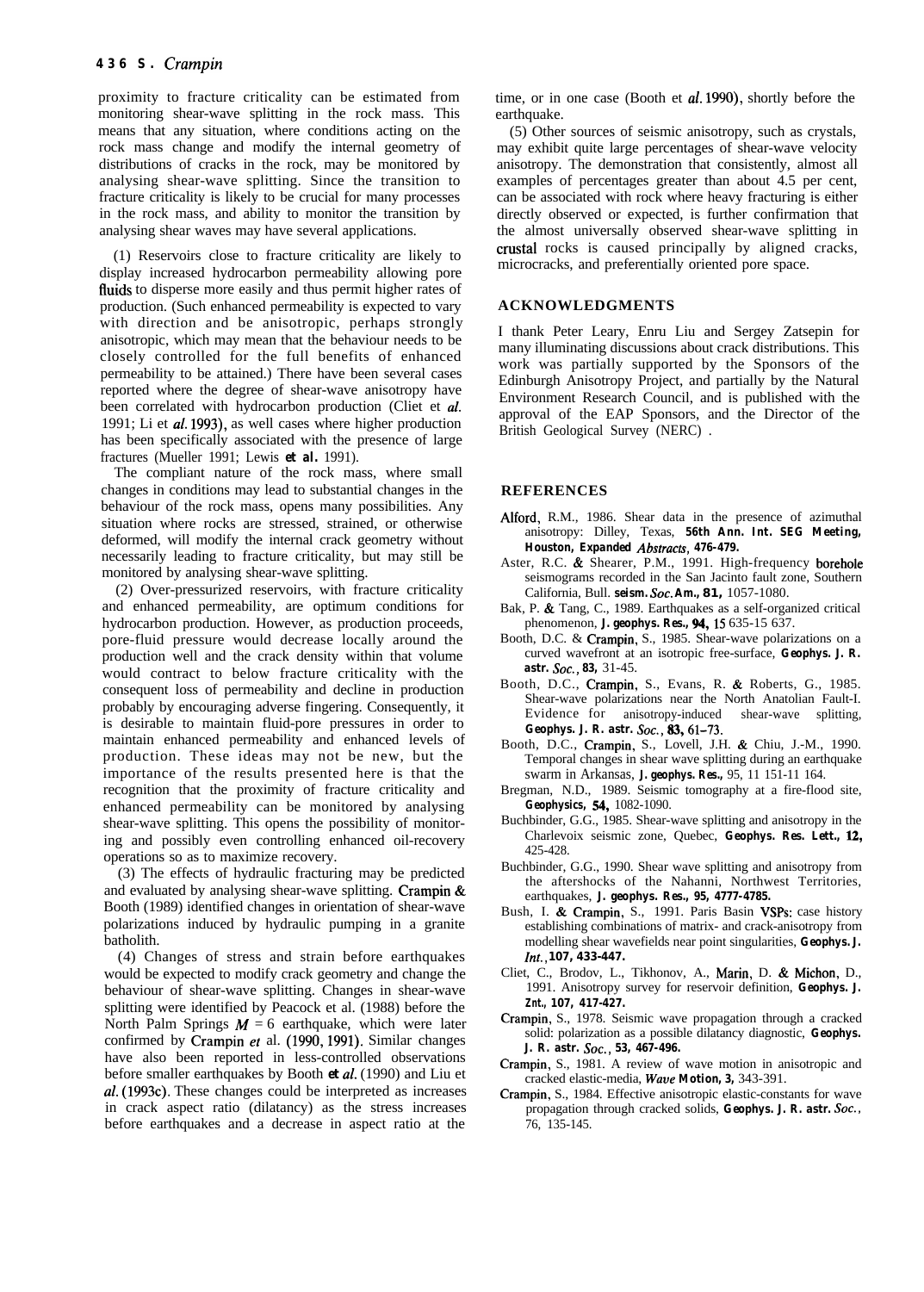- Crampin, S., 1989. Suggestions for a consistent terminology for seismic anisotropy, *Geophys. Prosp., 37,753-770.*
- Crampin, S., 1993a. A review of the effects of crack geometry on wave propagation through aligned cracks, *Can. J. expl. Geophys., 29,* 3-17.
- Crampin, S., 1993b. Arguments for EDA, *Can. J. expl. Geophys.,* 29, 18-30.
- Crampin, S. & Booth, D.C., 1989. Shear-wave splitting showing hydraulic dilatation of pre-existing joints in granite, *Sci. Drill.,* **1, 21-26.**
- Crampin, S. & Evans, R., 1986. Neotectonics of the Marmara Sea region of Turkey, *J. geol. Sot., X43, 343-348.*
- Crampin, S. & Leary, P., 1993. Limits to crack density: the state of fractures in crustal rocks, 63rd Ann. Int. SEG Meeting, *Washington, Expanded Abstracts,* 758-761.
- Crampin, S. & Lovell, J.H., 1991. A decade of shear-wave splitting in the Earth's crust: what does it mean? what use can we make of it? and what should we do next?, **Geophys. J. Int., 107,** 387-407.
- Crampin, S., Evans, R. & Atkinson, B.K., 1984. Earthquake prediction: a new physical basis, *Geophys. J. R. astr. Sot., 76,* 147-156.
- Crampin, S., McGonigle, R. & Bamford, D., 1980a. Estimating crack parameters from observations of P-wave velocity anisotropy, *Geophysics, 45, 345-360.*
- Crampin, S., Evans, R., Ucer, B., Doyle, M., Davis, J.P., Yegorkina, G.V. & Miller, M., 1980b. Observations of dilatancy-induced polarization anomalies and earthquake prediction, *Nature, 286, 874-877.*
- Crampin, S., Bush, I., Naville, C. & Taylor, D.B., 1986. Estimating the internal structure of reservoirs with shear-wave VSPs, *The Leading Edge, 5,* 11, 35-39.
- Crampin, S., Booth, D.C., Evans, R., Peacock, S. & Fletcher, J.B., 1990. Changes in shear wave splitting at Anza near the time of the North Palm Springs Earthquake, *J. geophys. Res.,* 95, 11197-11212.
- Crampin, S., Booth, D.C., Evans, R. Peacock, S. & Fletcher, J.B., 1991. Comment on 'Quantitative Measurements of Shear Wave Polarizations at the Anza Seismic Network, Southern California: Implications for Shear Wave Splitting and Earthquake Prediction' by R. C. Aster, P. M. Shearer & J. Berger, *J. geophys. Res., %,* 6403-6414.
- Daley, T.M. & McEvilly, T.V., 1990. Shear-wave anisotropy in the Parkfield Varian Well VSP, *Bull. seism. Sot. Am., 80, 857-869.*
- De Buyl, M., 1989. Optimal field development with seismic reflection data, *The Leading Edge, 8, 4,* 14-19.
- Du, X., 1990. On shear-wave splitting in the Los Angeles basin, *Pure. appl. Geophys.,* **134,** 175-194.
- Fredrich, J.T., Evans, B. & Wong, T.-F., 1989. Micromechanics of the brittle to plastic transition on Carrara Marble, *J. geophys. Res., 94,4129-4145.*
- Gledhill, K.R., 1991. Evidence for shallow and pervasive seismic anisotropy in the Wellington Region, New Zealand, *J. geophys. Res., 96,* 21503-21516.
- Graham, G. & Crampin, S. 1993. Shear-wave splitting from regional earthquakes in Turkey, *Can. J. expl. Geophys., 29,* 371-379.
- Graham, G., Crampin, S. & Fernandez, L.M., 1991. Observations of shear-wave polarizations from rockbursts in a South African gold field: and analysis of acceleration and velocity recordings. *Geophys. J. Int.,* **107, 661-672.**
- Greaves, R.J. & Fulp, T.J., 1987. Three-dimensional seismic monitoring of an enhanced oil recovery process, *Geophysics,* 52, 1175-l 187.
- Greenhalgh, S.A., Wright, C., Goleby, B. & Soleman, S., 1990. Seismic anisotropy in granulite facies rocks of the Arunta Block, Central Australia, *Geophys. Res. Lett.,* 17, 1513-1516.
- Heffer, K.J. & Bevan, T.G., 1990. Scaling relationships in natural fractures, *Europe 90, The Hague, 1990, Sot.* Pet. *Eng. paper* 20981.
- Holmes, G.M., Crampin, S. & Young, R.P., 1993. Preliminary analysis of shear-wave splitting in granite at the Underground Research Laboratory, Manitoba, *Can. J. expl. Geophys., 29,* 140-152.
- Hudson, J.A., 1980. Overall properties of a cracked solid, *Math. Proc. Camb. Phil. Sot., 88,* 371-384.
- Hudson, J.A., 1981. Wave speeds and attenuation of elastic waves in material containing cracks, *Geophys, J. R. astr. Sot., 64,* 133-150.
- Hudson, J.A., 1986. A higher order approximation to the wave propagation constants for a cracked solid, *Geophys. J. R. astr.* Soc., 87, 265-274.
- Iannaccone, G. & Deschamps, A., 1989. Evidence of shear-wave anisotropy in the upper crust of Central Italy, **Bull.** seism. Soc. *Am.,* 79, 1905-1912.
- Kaneshima, S., 1990. Origin of crustal anisotropy: shear wave splitting studies in Japan, *J. geophys. Res.,* 95, 11 121-11 133.
- Kaneshima, S. & Ando, M., 1989. An analysis of split shear waves observed above crustal and uppermost mantle earthquakes beneath Shikoku, Japan, implications in effective depth extent of seismic anisotropy, *J. geophys. Res., 94,* 14 077-14 092.
- Kaneshima, S., Ando, M. & Crampin, S., 1987. Shear-wave splitting above small earthquakes in the Kinki District of Japan, *Phys. Earth. planet. Inter., 45, 45-58.*
- Kaneshima, S., Ito, H. & Sugihara, M., 1988. Shear-wave splitting observed above small earthquakes in a geothermal area of Japan, *Geophys. J. R. astr Sot., 94,* 399-411.
- Kaneshima, S., Ito, H. & Sugihara, M., 1989. Shear wave polarization anisotropy observed in a rift zone in Japan, *Tectonophysics,* 157, 281-300.
- King, G., 1983. The accommodation of large strains in the upper lithosphere of the Earth and other solids by self-similar fault systems: the geometrical origin of b-value, *Pure. appl. Geophys.,* **121,** 761-815.
- Kuwahara, Y., Ito, H. & Kiguchi, T., 1991. Comparison between natural fractures and fracture parameters derived from VSP, *Geophys. J. Int.,* **107, 475-483.**
- Leary, P., 1991. Deep borehole evidence for fractal distribution of fractures in crystalline rock, *Geophys. J. Int.***, 107, 615-627.**
- Leary, P.C. & Abercrombie, R., 1993. Fractal fracture scattering origin of S-wave coda: spectral evidence from recordings at *2.5* km, *Geophys. Res. Lett.,* in press.
- Leary, P.C., Li, Y.-G. & Aki, K., 1987. Observation and modeling of fault-zone fracture seismic anisotropy-I. *P, SV* and *SH* travel times, *Geophys. J. R. astr. Sot.,* **91, 461-484.**
- Lefeuvre, F., Cliet, C. & Nicoletis, L., 1989. Shear-wave birefringence measurement and detection in the Paris basin, *59th Ann. Int. SEG Meeting, Dallas, Expanded Abstracts, 2, 786-790.*
- Lefeuvre, F., Turpening, R., Caravana, C., Born, A. & Nicoletis, L., 1993. Vertical open fractures and shear-wave velocities derived from VSPs, full waveform acoustic logs, and televiewer data, *Geophysics, 56,* 818-834.
- Lewis, C., Davis, T.L. & Vuillermoz, C., 1991. Three-dimensional multicomponent imaging of reservoir heterogeneity, Silo Field, Wyoming, *Geophysics, 56,2048-2056.*
- Li, Y.-G., Leary, P.C. & Aki, K., 1990. Ray series modelling of seismic wave travel times and amplitudes in three-dimensional heterogeneous anisotropic crystalline rock: borehole vertical seismic profiling seismograms from the Mojave Desert, California, *J. geophys. Res., 95,* 11225-11239.
- Li, X.-Y., Mueller, M.C. & Crampin, S., 1993. Case studies of shear-wave splitting in reflection surveys in South Texas, *Can. J. expl. Geophys., 29,* 189-215.
- Liu, E., Crampin, S. & Queen, J.H., 1991. Fracture detection using